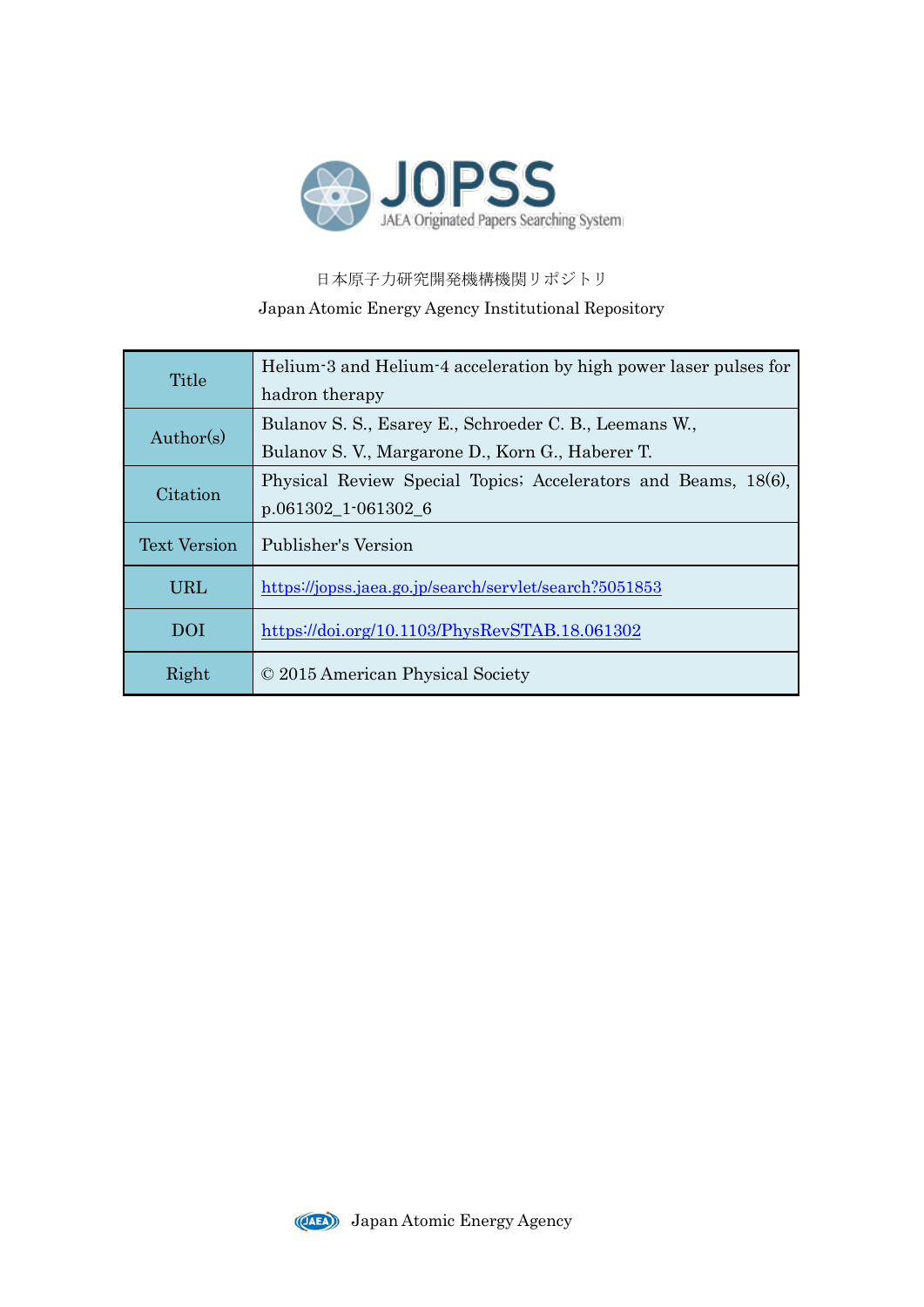$\mathcal{L}$ 

## Helium-3 and helium-4 acceleration by high power laser pulses for hadron therapy

S. S. Bulanov, <sup>1</sup> E. Esarey,  $2^{\circ}$  C. B. Schroeder,  $2^{\circ}$  W. P. Leemans,  $1,2$  S. V. Bulanov,  $3,4,5$  D. Margarone,  $6$ 

G. Korn, $6$  and T. Haberer<sup>7</sup>

<sup>1</sup>University of California, Berkeley, California 94720, USA<br><sup>2</sup>Laurence Berkeley National Laboratory, Berkeley, California 947

 $2$ Lawrence Berkeley National Laboratory, Berkeley, California 94720, USA

<sup>3</sup> Kansai Photon Science Institute, JAEA, Kizugawa, Kyoto 619-0215, Japan<br><sup>4</sup> Prakharay Institute of General Physics, Pussian Agadamy of Sciences, Massay, 1100

<sup>4</sup>Prokhorov Institute of General Physics, Russian Academy of Sciences, Moscow 119991, Russia

<sup>5</sup>Moscow Institute of Physics and Technology, Dolgoprudny, Moscow region 141700, Russia<br><sup>6</sup>Institute of Physics ASCP wyj (EZU) ELL Peamlines Project, 182, 21 Prague Czech Penuble

<sup>6</sup>Institute of Physics ASCR, v.v.i. (FZU), ELI-Beamlines Project, 182 21 Prague, Czech Republic

 $H$ eidelberger Ionenstrahl-Therapie Centrum (HIT), D-69120 Heidelberg, Germany

(Received 11 July 2014; published 24 June 2015)

The laser driven acceleration of ions is considered a promising candidate for an ion source for hadron therapy of oncological diseases. Though proton and carbon ion sources are conventionally used for therapy, other light ions can also be utilized. Whereas carbon ions require 400 MeV per nucleon to reach the same penetration depth as 250 MeV protons, helium ions require only 250 MeV per nucleon, which is the lowest energy per nucleon among the light ions (heavier than protons). This fact along with the larger biological damage to cancer cells achieved by helium ions, than that by protons, makes this species an interesting candidate for the laser driven ion source. Two mechanisms (magnetic vortex acceleration and hole-boring radiation pressure acceleration) of PW-class laser driven ion acceleration from liquid and gaseous helium targets are studied with the goal of producing 250 MeV per nucleon helium ion beams that meet the hadron therapy requirements. We show that  $He^3$  ions, having almost the same penetration depth as  $He^4$  with the same energy per nucleon, require less laser power to be accelerated to the required energy for the hadron therapy.

DOI: [10.1103/PhysRevSTAB.18.061302](http://dx.doi.org/10.1103/PhysRevSTAB.18.061302) PACS numbers: 52.25.Os, 52.27.Ny, 52.38.Kd

Beams of high energy particles, initially produced for the study of fundamental processes of particle physics, found applications in different areas of science and technology. In particular, the medical applications of such beams gave rise to the field of radiation therapy [\[1\].](#page-5-0) Hadron therapy, the part of radiation therapy that uses ion beams has a number of advantages, such as a dose profile with a high dose deposition near the beam stopping point (Bragg peak). It provides a conformal dose deposition treatment, in which the radiation dose is matched to the tumor, while the radiation induced damage to the normal tissue is limited. It is known that the light ions (such as protons) allow for a more precise dose delivery in the longitudinal direction, but experience more side scattering than heavier ions (such as carbon). Heavier ions, additionally, generate higher radiation induced damage (RBE—relative biological effectiveness). This damage is hard to compensate by the cell repair mechanisms [\[2\],](#page-5-1) which is critically important for the treatment of radioresistant tumors. Heavier ions, however, generate a tail in the energy transfer distribution near the

beam stopping point mainly due to the fragmentation of ions in the course of interaction with the atom nuclei in the tumor. The fragmentation may lead to the unwanted irradiation of surrounding healthy tissue. This effect can be mitigated by using the intensity-modulated radiation therapy. Mostly protons and carbon ions are used at hadron therapy facilities, however different species of ions have also been tested. One can consider optimizing ion species to maximize the RBE for the necessary accuracy of the dose delivery.

Moreover, hadron therapy may be optimized not only by using different ion species but also by using different ion sources. Presently all hadron therapy facilities in operation are based on the conventional accelerator technology making use of accelerators and complex ion beam transport systems (gantry) for beam delivery in the treatment room [\[1\]](#page-5-0). It is widely discussed whether a different source of ion beams can be utilized to reduce the cost and size of these facilities. One of the possibilities is the use of high power laser systems [\[3\]](#page-5-2), which, in principle, exhibit lower construction and operation costs, and moreover would require smaller beam transport system, leading to more compact facilities. Due to the rapid evolution of laser technology it became possible to use such systems for efficient acceleration of charged particles [\[4](#page-5-3)–7]. The theoretical and computer modeling results show that PW-class lasers,

Published by the American Physical Society under the terms of the [Creative Commons Attribution 3.0 License.](http://creativecommons.org/licenses/by/3.0/) Further distribution of this work must maintain attribution to the author(s) and the published article's title, journal citation, and DOI.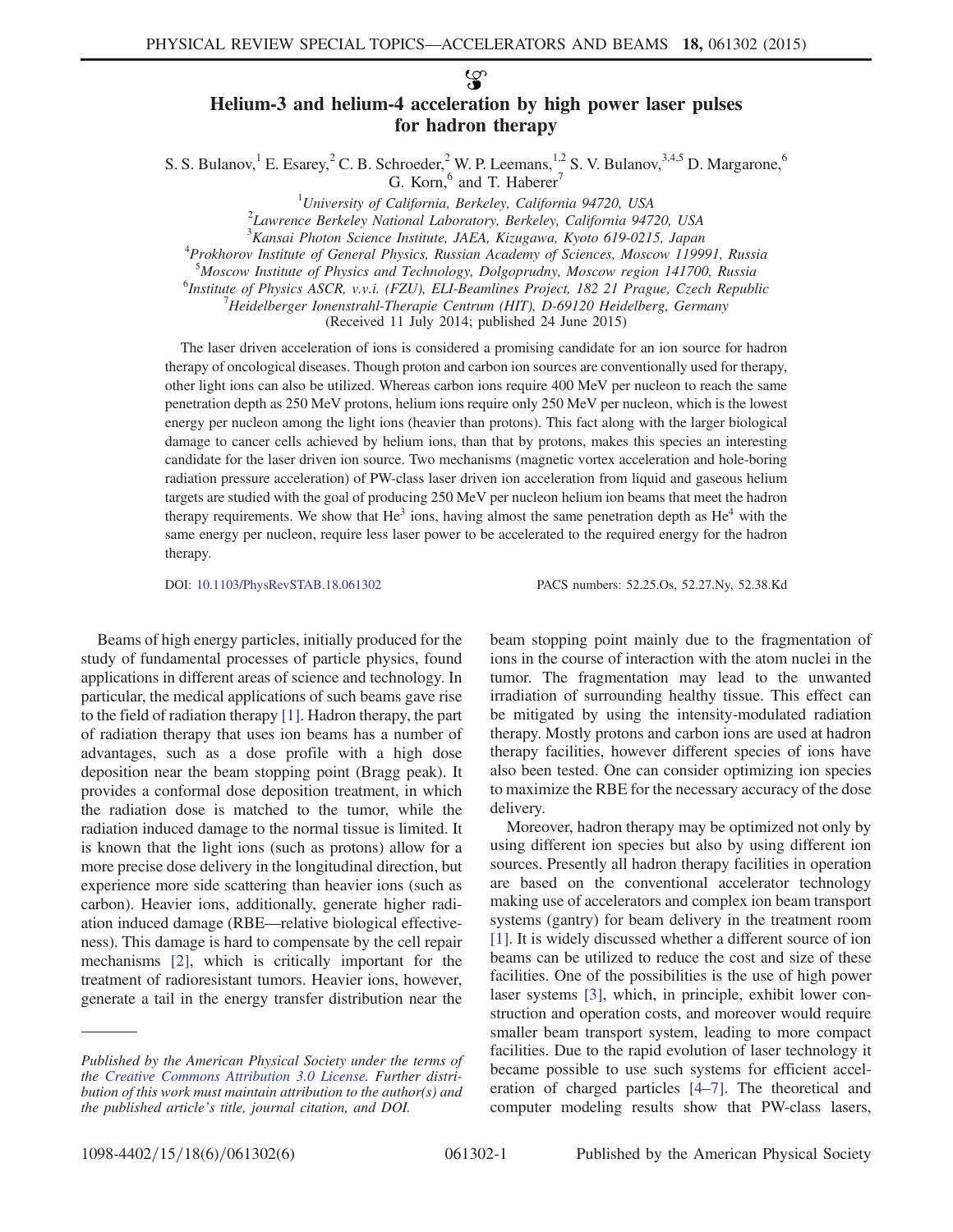which are already in operation [\[6\]](#page-5-4) and are being constructed [\[5\],](#page-5-5) are able to produce ions with the energy high enough to meet the requirements for hadron therapy [\[7\]](#page-5-6). Experimentally proton beams with the maximum energy of 45 MeV for short (tens of femtoseconds) [\[8,9\]](#page-5-7) and 160 MeV for long (hundreds of femtoseconds) [\[10\]](#page-5-8) laser pulses were observed. The proof-of-principle experiments testing the ability of the laser produced proton beams to damage cancer cells were recently carried out [\[11\]](#page-5-9). However the generation of a laser based ion source that would meet the maximum energy, energy spread, number of particles per bunch, and repetition rate requirements [\[12,13\]](#page-5-10) simultaneously is still a challenge both theoretically and experimentally.

In this paper we study different mechanisms of generating a laser driven source of helium ions. Usually either protons or carbon ions are considered for medical applications of laser acceleration [\[12,13\].](#page-5-10) Here we consider an intermediate ion species that may be more beneficial for therapy due to higher biological damage than that of protons and lower laser energy input than that for carbon ions. There are some indications that helium ions demonstrate higher biological damage and good dose localization with the lower dose deposition at the beam entry [\[14\]](#page-6-0). The penetration depth of an ion beam is determined by its initial energy. For a  $\delta$ -shaped initial ion energy distribution,  $f(0, \mathcal{E}) = \delta(\mathcal{E} - \mathcal{E}_a)$ , the location of the linear energy transfer (LET) maximum is  $x_{\text{max}} = \mathcal{E}_a^2/\eta$  [\[12\]](#page-5-10), where  $n = 4\pi e^4 m Z Z^2/m$  here Z m are the charge state  $\eta = 4\pi e^4 m_a Z_u Z_a^2 / m_e$ , here  $Z_a$ ,  $m_a$  are the charge state<br>and mass of the ion: Z is the charge state of the target: m and mass of the ion;  $Z_u$  is the charge state of the target;  $m_e$ and *e* are electron mass and charge;  $\mathcal{E}_a$  is the initial ion energy. This relation allows us to estimate how much energy per nucleon is needed for an ion beam to have the same penetration depth as a proton beam with initial energy of  $\mathcal{E}_p$ :

$$
(\mathcal{E}_a/A_a) = \mathcal{E}_p(Z_a/A_a^{1/2}),\tag{1}
$$

here  $A_a$  is the ion atomic number. For all stable isotopes of elements from helium to carbon the factor  $Z_a/A_a^{1/2}$  ranges from 1 to 1.73, being the smallest for  $He<sup>4</sup>$  and the largest for carbon. The isotope He<sup>3</sup> has  $Z_{\text{He}^3} / A_{\text{He}^3}^{1/2} = 1.15$ . This makes He<sup>3</sup> and He<sup>4</sup> ions interesting candidates for hadron therapy, since they have the lowest energy per nucleon requirement among the ions heavier than protons, and deliver higher biological damage.

In order to be practical the laser driven ion source should be able to deliver helium ions with the energy up to  $250$  MeV/u with a short pulse PW-class laser system and the target should be replenishable to allow for the high repetition rate. In the case of helium it is reasonable to consider two types of targets: (i) liquid and (ii) gaseous. The first target can be realized as a liquid jet or a wall of a liquid helium bubble. The gas target may be realized as either a very narrow high density gas jet or a shock launched inside a low density gas jet. In principle, the available laser power and the properties of the target make it possible to choose the regime of interaction that would allow us to optimize the parameters of the produced ion beam. There are several basic laser ion acceleration mechanisms: (i) target normal sheath acceleration (TNSA) [\[15\]](#page-6-1), (ii) Coulomb explosion (CE) [\[16\]](#page-6-2), (iii) radiation pressure acceleration (RPA) [\[17\]](#page-6-3), (iv) magnetic vortex acceleration (MVA) [\[18,19\]](#page-6-4), and (v) the shock wave acceleration (SWA) [\[20\]](#page-6-5). There are also several mechanisms that through either modification or combination of some of the basic regimes enhance the maximum ion energy, number of accelerated ions, or improve their spectrum. For example, the burn-out-afterburner (BOA) [\[21\]](#page-6-6), which employs an enhanced TNSA, and directed Coulomb explosion (DCE) [\[22\]](#page-6-7), which is the combination of RPA and CE, are such composite mechanisms. Also the use of composite targets (consisting of low density and high density parts) was proposed in a number of papers to either inject the ions into accelerating fields or to enhance the interaction of the laser pulse with the high density part of the target [23–[25\].](#page-6-8) Most of the above mentioned mechanisms were shown theoretically [\[7\]](#page-5-6) to produce high energy ion beams from either ultra-thin (tens or hundreds of nanometers) solid density targets or employing long pulse lasers, which cannot be achieved in the case of liquid and gaseous helium targets and short laser pulses. Thus we consider two mechanisms of laser ion acceleration relevant to these targets and able to provide necessary peak energy. In the case of a very thin liquid target it is RPA [\[17,26,27\]](#page-6-3), and in the case of a gas target it is MVA [\[18,19,28\]](#page-6-4).

The interaction of a laser pulse with a liquid helium target can be viewed as "hole-boring" [\[29\],](#page-6-9) which is RPA of a density modulation inside an extended target. In principle, the energy gain in this regime can be estimated by assuming that there exists a stationary solution  $\frac{d\beta}{dt} = 0$ , where  $\beta$ is the velocity of the laser plasma interface). The position of the laser plasma interface is then determined by the balance between the ion momentum flux and the flux of the electromagnetic (EM) wave momentum. This gives [\[30\]](#page-6-10) for the velocity of this interface:

<span id="page-2-0"></span>
$$
\beta = \frac{\sqrt{4\beta_g B_E^2 + (1 - \beta_g^2) B_E^4} - B_E^2 (1 + \beta_g^2)}{2(1 - \beta_g B_E^2)},
$$
\n(2)

where  $B_E = (E^2/2\pi n_e m_{He}c^2)^{1/2}$ ,  $\beta_g$  is the group velocity of the laser pulse, and  $n_e$  is the electron density. Here we took into account the fact that a tightly focused laser pulse has a group velocity smaller than the vacuum light speed, which ultimately limits the maximum achievable ion energy [\[25,30\]](#page-6-11). For a 1 PW laser pulse focused down to 1.5  $\mu$ m focal spot at helium plasma with the density of  $28n_{cr}$ , Eq. [\(2\)](#page-2-0), where the laser pulse EM intensity is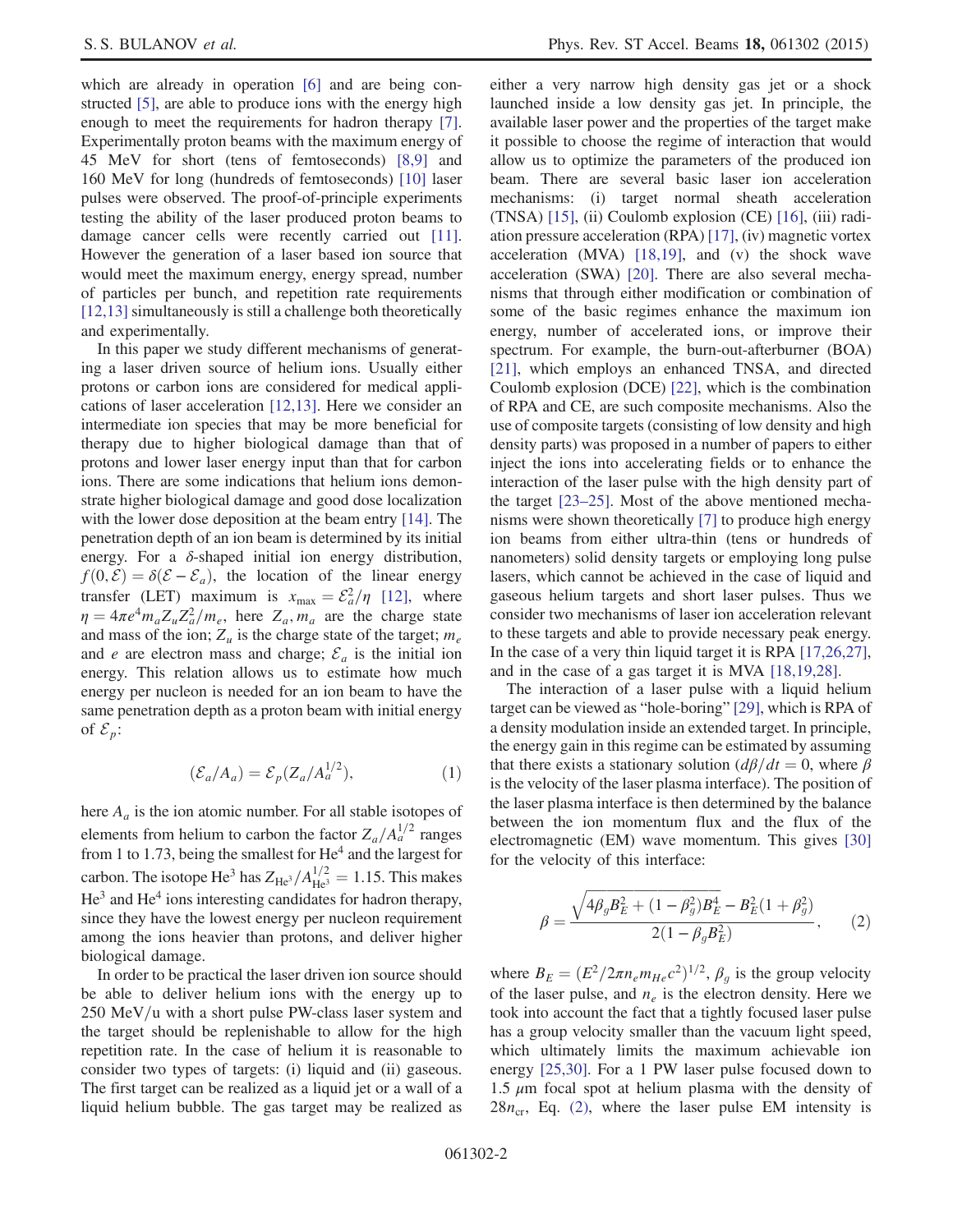averaged over time and space, gives an energy gain of  $\mathcal{E}_{\text{He}} \approx 0.6$  GeV, which is ~150 MeV per nucleon. Here  $n_{\rm cr} = \omega^2 m_e / 4\pi e^2$  is the critical plasma density and  $\omega$  is the laser frequency. The scaling for the energy gain with the increase of the laser power from Eq. [\(2\)](#page-2-0) is  $\mathcal{E}_{\text{He}} \sim P^{1/2}$ .

In what follows we present the results of 2D PIC simulations of a PW-class laser interaction with a He target with thickness  $\sim 6\lambda$ , where  $\lambda$  is the laser wavelength, and electron density of  $28n_{cr}$  for He<sup>4</sup> and  $13n_{cr}$  for He<sup>3</sup>, which corresponds to the liquid helium density near the boiling point (4.7 K). The simulations are performed using code REMP [\[31\].](#page-6-12) The simulations are set up as follows: the simulation box is  $20\lambda \times 10\lambda$ ,  $dt = 0.0025\lambda$ , and  $dx = dy = 0.005\lambda$ , chosen in order to resolve the skin depth. The laser is introduced at the left boundary with super Gaussian longitudinal and transverse profiles,  $\exp \left\{-(y/w)^8 - \left[2(x-t)/\tau\right] \right\}$ <br>spot size of w = 2 $\lambda$  The utility  $\binom{8}{3}$ , duration of  $\tau = 30$  fs, and<br>ization of such laser profile was spot size of  $w = 2\lambda$ . The utilization of such laser profile was shown [\[22\]](#page-6-7) to be beneficial for enhancing the maximum ion energy. The laser pulse is focused  $8\lambda$  from the left border with  $f/D = 2$ , giving the laser spot size at focus of about 1.5λ. The laser pulse bores a hole in the liquid target, accelerating helium ions at the laser-plasma interface, which is a characteristic feature of the hole-boring RPA mechanism. The spectra of  $He<sup>3</sup>$  and  $He<sup>4</sup>$  are exponentially decaying with a cutoff energy of 300 MeV for 1 PW laser pulse and ∼700 MeV for 2 PW laser pulse (see Fig. [1](#page-3-0)). Only in the 2 PW case the helium ion energy partly overlaps with the required for hadron therapy energy range of (240 MeV, 860 MeV) for  $He<sup>3</sup>$  and (280 MeV, 1 GeV) for He<sup>4</sup>. However the fast decay of the spectra leads to a very small number of particles near the cutoff energy:  $3 \times 10^7$  in the energy interval  $\{0.98 \mathcal{E}_{\text{He}} , 1.02 \mathcal{E}_{\text{He}} \}$ , with  $\mathcal{E}_{\text{He}} = 600 \text{ MeV}$ . The utilization of thin liquid targets will require a high level of control over the laser prepulse to prevent the significant modification of the target before the arrival of the main pulse. In some cases the existence

<span id="page-3-0"></span>

FIG. 1. The spectra of helium-4 (blue curves) and helium-3 (red curves) ions accelerated from a 6λ liquid target by 1 PW (dashed curves) and 2 PW (solid curves) laser pulses in the forward direction, i.e.,  $p_{\text{He}} > 0$ .

of the prepulse can boost the acceleration mechanism by providing more favorable conditions for the laser pulse coupling to the target, however high level of control over the prepulse is mandatory in this case [\[32\].](#page-6-13)

In the MVA regime, during the laser pulse propagation in near critical density (NCD) plasma the ponderomotive force of the laser expels electrons and ions in the transverse direction. The time of ion response is much longer than that of electrons, which leads to a formation of a positively charged region just after the front of the laser pulse. Thus the electrons move under the action of the laser pulse EM field and the field of a remaining ion core. This results in the formation of a channel in electron density with high density walls. After the laser pulse passes, the ions also expand in the transverse direction forming a channel in ion density. The propagation of an intense laser pulse in the relativistically underdense plasma can be approximated by the propagation of an EM wave in a waveguide [\[19\].](#page-6-14) The radius of the self-generated channel can be estimated from balancing the electron energy gain from the laser pulse EM field and from field generated by the positive charge of ions in the channel:  $R_{ch}=(a_{ch}n_{cr}/n_e)^{1/2}\lambda/\pi$ . The relation between the amplitude of laser pulse vector-potential in the channel,  $a_{ch}$ , and the laser pulse power,  $P$ , is

$$
a_{\rm ch} = \left(\frac{2}{K} \frac{P}{P_c} \frac{n_e}{n_{\rm cr}}\right)^{1/3},\tag{3}
$$

where  $P_c = 2m_e^2 c^5/e^2 = 17$  GW is a characteristic power<br>for relativistic self-focusing [33]. The factor  $K = 0.074$ for relativistic self-focusing [\[33\].](#page-6-15) The factor  $K = 0.074$ comes from the integration over transverse coordinates and the duration of the laser pulse. The radius of the channel in terms of the laser pulse power is

$$
R_{\rm ch} = \frac{\lambda}{\pi} \left( \frac{n_{\rm cr}}{n_e} \right)^{1/3} \left( \frac{2}{K} \frac{P}{P_c} \right)^{1/6}.
$$
 (4)

In the MVA regime the acceleration is achieved by an electric field at the back of the target, which is generated by, and is of order of, the magnetic field  $(B<sub>ch</sub>)$  of electrons, accelerated by the laser pulse in plasma in the forward direction, as they exit the target. This EM field associated with the electron current leaving the target expands along the back surface of the target, however the magnetic field flux is conserved. The maximum energy gain of a charged particle in such an expanding field is  $\mathcal{E}_{\text{He}} \sim eZ_{\text{He}}B_{\text{ch}}R_{\text{ch}}$ .

Let us assume that the electron current consists of all the electrons that initially were in the volume  $\pi R_{ch}^3$ , which is the volume of a cavity left in the wake of a laser pulse, ensuring that the fields of electrons and ions are compensated outside the cavity and the strong fields exist only inside it. As the electrons move through the charged ion background they experience a plasma lensing effect [\[34\]](#page-6-16), i.e., they are pinched toward the central axis and the radius of the electron beams is determined from the balance of the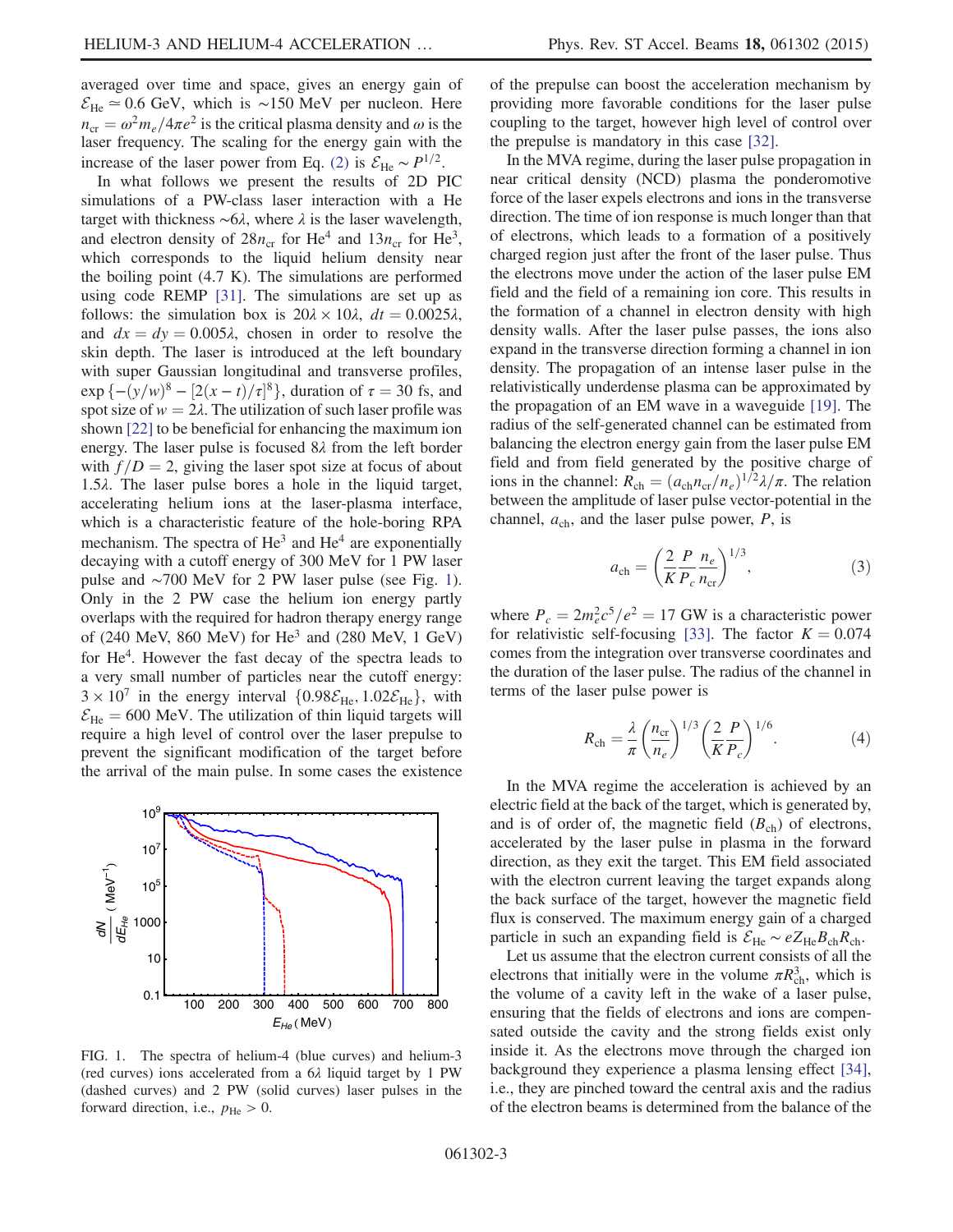transverse electric field of the ion column,  $E_i = 2\pi e n_e R_b$ , which in the reference frame of an e-beam is  $E'_i = \gamma_e E_i$ ,<br>and the self field of an electron beam, which is equal to and the self field of an electron beam, which is equal to  $E'_e = 2\pi e n'_e R_b$ . From the condition  $E'_i = E'_e$  we obtain  $R_i = R_i / \nu$ . Here  $\nu$  is the Lorentz factor of the bulk.  $R_b=R_{ch}/\gamma_e$ . Here  $\gamma_e$  is the Lorentz factor of the bulk of electrons accelerated forward. In the regime of a laser pulse interaction with a NCD plasma the electrons are continuously injected in the cavity behind the laser pulse leading to a formation of an electron current, which is dominated by low energy electrons.

The characteristic energy of these electrons is the injection energy, which can be obtained from the condition on the electron velocity to be equal to the group velocity of an EM pulse propagating in a waveguide of radius  $R_{ch}: \gamma_e = (\sqrt{2}/1.84)(2P/KP_c)^{1/6}(n_{cr}/n_e)^{1/3}$ . The mag-<br>netic field generated by these electrons is  $R_{ch}(R_c)$ netic field, generated by these electrons, is  $B_{ch}(R_b) =$  $2\pi en_e R_{ch} \gamma_e^2$  at  $r = R_b$ . Then the energy gain of an ion in the electric field at the back of the target is electric field at the back of the target is

$$
\mathcal{E}_{\text{He}} = m_e c^2 2\pi^2 Z_{\text{He}} (n_e / n_{\text{cr}}) (R_{\text{ch}} / \lambda)^4, \tag{5}
$$

<span id="page-4-0"></span>which gives an upper estimate for the ion energy gain in the MVA regime. For example, for a 1 PW laser pulse and  $n_e = 3n_{cr} \mathcal{E}_{He} \approx 3$  GeV. From Eq. [\(5\)](#page-4-0) we see that the ion energy scales with the laser pulse power as  $P^{2/3}$ . The scaling was derived assuming the optimal match between the laser pulse and the plasma, i.e., the target length is equal to the laser pulse depletion length. We should mention here that MVA regime is relevant for ion acceleration from targets with densities being not far from critical [\[19\]](#page-6-14). For lower densities, laser pulse filamentation and Langmuir wave generation prevent efficient channel generation. At higher densities other mechanisms of laser ion acceleration come into play and the target thickness, which is equal to the depletion length, is of the order the pulse length or smaller, which is outside the regime of MVA applicability.

In what follows we present the results of 2D PIC simulations [\[31\]](#page-6-12) of a PW-class laser interaction with  $He<sup>4</sup>$ and He<sup>3</sup> targets with thickness  $(30-100)\lambda$  and electron density of  $(1-3)n_{cr}$ , which corresponds to the density of a high pressure Helium gas jet. The simulations are set up as follows: the simulation box is  $150\lambda \times 100\lambda$ ,  $dt = 0.05\lambda$ , and  $dx = dy = 0.1\lambda$ . The laser is introduced at the left boundary with super Gaussian longitudinal and transverse profiles,  $\exp \left\{-(y/w)^8 - \left[2(x-t)/\tau\right]\right\}$ <br>and spot size of w − 4). The laser  $\binom{8}{3}$ , duration of 30 fs,<br>pulse is focused 162 and spot size of  $w = 4\lambda$ . The laser pulse is focused 16 $\lambda$ from the left border with  $f/D = 2$ , giving the laser spot size at focus of about 1.5λ. The distribution of helium ions during the interaction is shown in Fig. [2.](#page-4-1) A thin ion filament formed along the laser propagation axis is clearly seen, as the ions from it are accelerated by the charge separation electric field formed at the back of the target. The spectra of  $He<sup>3</sup>$  and  $He<sup>4</sup>$  ions are shown in Fig. [3\(a\)](#page-4-2) for the interval of energies relevant to hadron therapy: 280 MeV  $< \mathcal{E}_{He^4}$  < 1 GeV and 240 MeV <  $\mathcal{E}_{\text{He}^3}$  < 860 MeV. Such energy

<span id="page-4-1"></span>

FIG. 2. The distribution of  $He<sup>4</sup>$  ion density in the course of a 1 PW laser pulse interaction with a  $60\lambda$  NCD He<sup>4</sup> target at  $t = 130 \times 2\pi/\omega$ .

selection can be achieved by a system based on permanent dipoles as shown in Ref. [\[35\].](#page-6-17) The slow decay of the spectrum in the interval relevant to therapy needs makes it possible to utilize different energy beamlets corresponding to different penetration depths simultaneously, thus greatly increasing the effectiveness of the laser driven ion source. The number of ions per energy interval  $\{0.98\mathcal{E}_{\text{He}}, 1.02\mathcal{E}_{\text{He}}\}$ is shown in Fig. [3\(b\).](#page-4-2) We see that it demonstrates a very slow decay with a difference between the maximum and minimum number less than two times.

We summarize the results of PIC simulations in Table [I](#page-5-11). The maximum energy per nucleon varies from 400 MeV to 1.1 GeV per nucleon for He<sup>3</sup> and from 190 MeV to 880 MeV per nucleon for  $He^4$ .  $He^3$  ions have higher maximum energy per nucleon for all considered density and laser power values, yielding a higher number of particles in the energy interval,  $\{0.98\mathcal{E}_{\text{max}}, 1.02\mathcal{E}_{\text{max}}\}.$ 

<span id="page-4-2"></span>

FIG. 3. (a) The spectrum of helium-3 (red) from 240 MeV to 860 MeV and helium-4 (blue) ions from 280 MeV to 1 GeV accelerated in the forward direction; (b) The number of helium-3 (red) and helium-4 (blue) ions per energy interval,  $0.98\mathcal{E}_{\text{He}} < \mathcal{E}_{\text{He}} < 1.02\mathcal{E}_{\text{He}}$ . The laser pulse power is 1 PW, the target thickness is 60λ.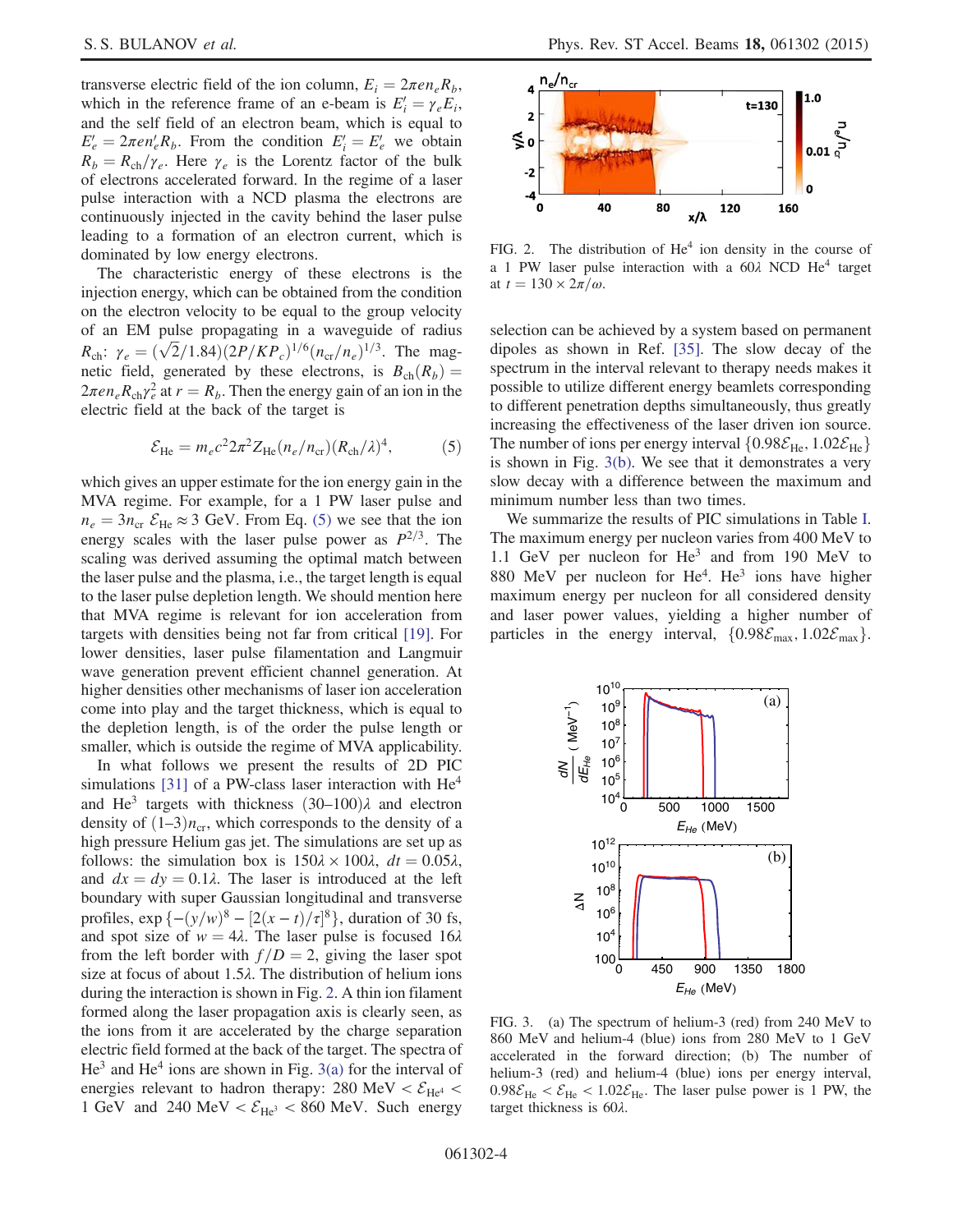|              | $n_e = n_{cr}$      |                     | $n_e = 2n_{cr}$     |                     | $n_e = 3n_{cr}$     |                 |
|--------------|---------------------|---------------------|---------------------|---------------------|---------------------|-----------------|
|              | He <sup>3</sup>     | He <sup>4</sup>     | He <sup>3</sup>     | He <sup>4</sup>     | He <sup>3</sup>     | He <sup>4</sup> |
| $P = 500$ TW | $8 \times 10^7$     |                     | $3 \times 10^8$     |                     | $1 \times 10^8$     | $3 \times 10^7$ |
|              | 380 MeV             | 190 MeV             | 570 MeV             | $230$ MeV           | $400$ MeV           | $290$ MeV       |
| $P = 1$ PW   | $6 \times 10^8$     | $2 \times 10^8$     | $9 \times 10^8$     | $4 \times 10^8$     | $8 \times 10^8$     | $3 \times 10^8$ |
|              | 520 MeV             | 380 MeV             | 670 MeV             | $450$ MeV           | 830 MeV             | 530 MeV         |
| $P = 2$ PW   | $1.6 \times 10^{9}$ | $1.5 \times 10^{9}$ | $2.6 \times 10^{9}$ | $1.2 \times 10^{9}$ | $1.5 \times 10^{9}$ | $8 \times 10^8$ |
|              | 770 MeV             | 550 MeV             | 930 MeV             | 650 MeV             | $1100$ MeV          | 880 MeV         |

<span id="page-5-11"></span>TABLE I. The number of He<sup>3</sup> and He<sup>4</sup> ions in the energy interval  $\{0.98\mathcal{E}_{\text{max}}$ ,  $1.02\mathcal{E}_{\text{max}}\}$ , where  $\mathcal{E}_{\text{max}} = 250A_{\text{He}}$  MeV, and the maximum helium ion energy per nucleon vs laser power and density of the target.

According to simulation results, 500 TW laser power can be considered a threshold of therapeutic beam production with a number of particles per bunch of about  $10^8$  in the case of He<sup>3</sup>. Further increase of the laser power up to 2 PW shows an increased production of He ions with a number of particles per bunch reaching  $2 \times 10^9$ .

In conclusion, we considered a laser driven helium ion source for the hadron therapy. Two types of targets were studied: a liquid target (accelerated using hole-boring RPA) and a gaseous target (accelerated using RPA). We found that the liquid helium target requires much higher laser power to produce ion beams that may be of interest for therapy than the gaseous target, namely, 2 PW vs 500 TW, and produces significantly less particles per energy bin, namely,  $10^7$  vs  $10^9$ . Moreover, the spectrum of the helium ions produced through the MVA regime allows for the multiple energy bin extractions to simultaneously treat the parts of tumor corresponding to different penetration depths. The number of particles per energy bin is about  $10<sup>9</sup>$ , which combined with the 1 Hz laser repetition rate meets the hadron therapy requirements regarding the total dose and the procedure duration. We also investigated the feasibility of using  $He<sup>3</sup>$  isotope for the laser driven ion source.  $He<sup>3</sup>$ , having almost the same penetration depth as  $He<sup>4</sup>$  with the same energy per nucleon, requires less laser power to be accelerated to the required energy for hadron therapy. This  $He<sup>3</sup>$  advantage should be weighted against the relative biological damage of  $He<sup>3</sup>$  and  $He<sup>4</sup>$  ions, but this optimization lies outside the scope of this paper.

We thank T. Zh. Esirkepov for providing REMP code for simulations. We acknowledge support from the Office of Science of the U.S. DOE under Contract No. DE-AC02- 05CH11231 and No. DE-FG02-12ER41798 and the Ministry of Education, Youth and Sports of the Czech Republic (ELI-Beamlines reg. No. CZ.1.05/1.1.00/02.0061).

- <span id="page-5-1"></span>[2] D. Schardt, T. Elsasser, and D. Schulz-Ertner, [Rev. Mod.](http://dx.doi.org/10.1103/RevModPhys.82.383) Phys. 82[, 383 \(2010\).](http://dx.doi.org/10.1103/RevModPhys.82.383)
- <span id="page-5-2"></span>[3] S. V. Bulanov and V. S. Khoroshkov, [Plasma Phys. Rep.](http://dx.doi.org/10.1134/1.1478534) 28[, 453 \(2002\).](http://dx.doi.org/10.1134/1.1478534)
- <span id="page-5-3"></span>[4] E. Esarey, C. B. Schroeder, and W. P. Leemans, [Rev. Mod.](http://dx.doi.org/10.1103/RevModPhys.81.1229) Phys. 81[, 1229 \(2009\).](http://dx.doi.org/10.1103/RevModPhys.81.1229)
- <span id="page-5-5"></span>[5] ELI-Extreme Light Infrastructure Science and Technology with Ultra-Intense Lasers WHITEBOOK, edited by G.A. Mourou, G. Korn, W. Sandner, and J. L. Collier (THOSS Media GmbH, Berlin, 2011).
- <span id="page-5-4"></span>[6] BELLA facility at LBNL, [http://bella.lbl.gov/;](http://bella.lbl.gov/) Laser system at APRI, GIST, <https://apri.gist.ac.kr/>.
- <span id="page-5-6"></span>[7] G. Mourou, T. Tajima, and S. V. Bulanov, [Rev. Mod. Phys.](http://dx.doi.org/10.1103/RevModPhys.78.309) 78[, 309 \(2006\);](http://dx.doi.org/10.1103/RevModPhys.78.309) H. Daido, M. Nishiuchi, and A. S. Pirozhkov, [Rep. Prog. Phys.](http://dx.doi.org/10.1088/0034-4885/75/5/056401) 75, 056401 (2012); A. Macchi, M. Borghesi, and M. Passoni, [Rev. Mod. Phys.](http://dx.doi.org/10.1103/RevModPhys.85.751) 85[, 751 \(2013\).](http://dx.doi.org/10.1103/RevModPhys.85.751)
- <span id="page-5-7"></span>[8] K. Ogura, M. Nishiuchi, A. S. Pirozhkov, T. Tanimoto, A. Sagisaka, T. Zh Esirkepov, M. Kando, T. Shizuma, T. Hayakawa, H. Kiriyama, T. Shimomura, S. Kondo, S. Kanazawa, Y. Nakai, H. Sasao, F. Sasao, Y. Fukuda, H. Sakaki, M. Kanasaki, A. Yogo, S. V. Bulanov, P. R. Bolton, and K. Kondo, Opt. Lett. 37[, 2868 \(2012\).](http://dx.doi.org/10.1364/OL.37.002868)
- [9] I. J. Kim, K. H. Pae, C. M. Kim, H. T. Kim, J. H. Sung, S. K. Lee, T. J. Yu, I. W. Choi, C.-L. Lee, K. H. Nam, P. V. Nickles, T. M. Jeong, and J. Lee, [Phys. Rev. Lett.](http://dx.doi.org/10.1103/PhysRevLett.111.165003) 111, [165003 \(2013\).](http://dx.doi.org/10.1103/PhysRevLett.111.165003)
- <span id="page-5-8"></span>[10] B. M. Hegelich, D. Jung, B. J. Albright, M. Cheung, B. Dromey, D. C. Gautier, C. Hamilton, S. Letzring, R. Munchhausen, S. Palaniyappan, R. Shah, H.-C. Wu, L. Yin, and J. C. Fernandez, [arXiv:1310.8650.](http://arXiv.org/abs/1310.8650)
- <span id="page-5-9"></span>[11] A. Yogo et al., [Appl. Phys. Lett.](http://dx.doi.org/10.1063/1.3126452) **94**, 181502 (2009); S. D. Kraft, C. Richter, K. Zeil et al., M. Baumann, E. Beyreuther, S. Bock, M. Bussmann, T. E. Cowan, Y. Dammene, W. Enghardt, U. Helbig, L. Karsch, T. Kluge, L. Laschinsky, E. Lessmann, J. Metzkes, D. Naumburger, R. Sauerbrey, M. Schurer, M. Sobiella, J. Woithe, U. Schramm, and J. Pawelke, New J. Phys. 12[, 085003 \(2010\);](http://dx.doi.org/10.1088/1367-2630/12/8/085003) K. Zeil, M. Bussmann, E. Beyreuther, M. Bussmann, E. Beyreuther, T. Burris-Mog, T. E. Cowan, W. Enghardt, L. Karsch, S. D. Kraft, L. Laschinsky, J. Metzkes, D. Naumburger, M. Oppelt, C. Richter, R. Sauerbrey, M. Schurer, U. Schramm, and J. Pawelke, [Appl. Phys. B](http://dx.doi.org/10.1007/s00340-012-5275-3) 110, 437 (2013);
- <span id="page-5-10"></span>[12] S. V. Bulanov, J. J. Wilkens, T. Zh. Esirkepov, G. Korn, G. Kraft, S. Kraft, M. Molls, and V. S. Khoroshkov, [Usp. Fiz.](http://dx.doi.org/10.3367/UFNr.0184.201412a.1265) Nauk 184[, 1265 \(2014\)](http://dx.doi.org/10.3367/UFNr.0184.201412a.1265); [Phys. Usp. 57[, 1149 \(2014\)\]](http://dx.doi.org/10.3367/UFNe.0184.201412a.1265).

<span id="page-5-0"></span><sup>[1]</sup> V. S. Khoroshkov and E. I. Minakova, [Eur. J. Phys.](http://dx.doi.org/10.1088/0143-0807/19/6/006) 19, 523 [\(1998\);](http://dx.doi.org/10.1088/0143-0807/19/6/006) G. Kraft, [Prog. Part. Nucl. Phys.](http://dx.doi.org/10.1016/S0146-6410(00)00112-5) 45, S473 (2000); J. S. Loeffler and M. Durante, [Nat. Rev. Clin. Oncol.](http://dx.doi.org/10.1038/nrclinonc.2013.79) 10, [411 \(2013\)](http://dx.doi.org/10.1038/nrclinonc.2013.79).